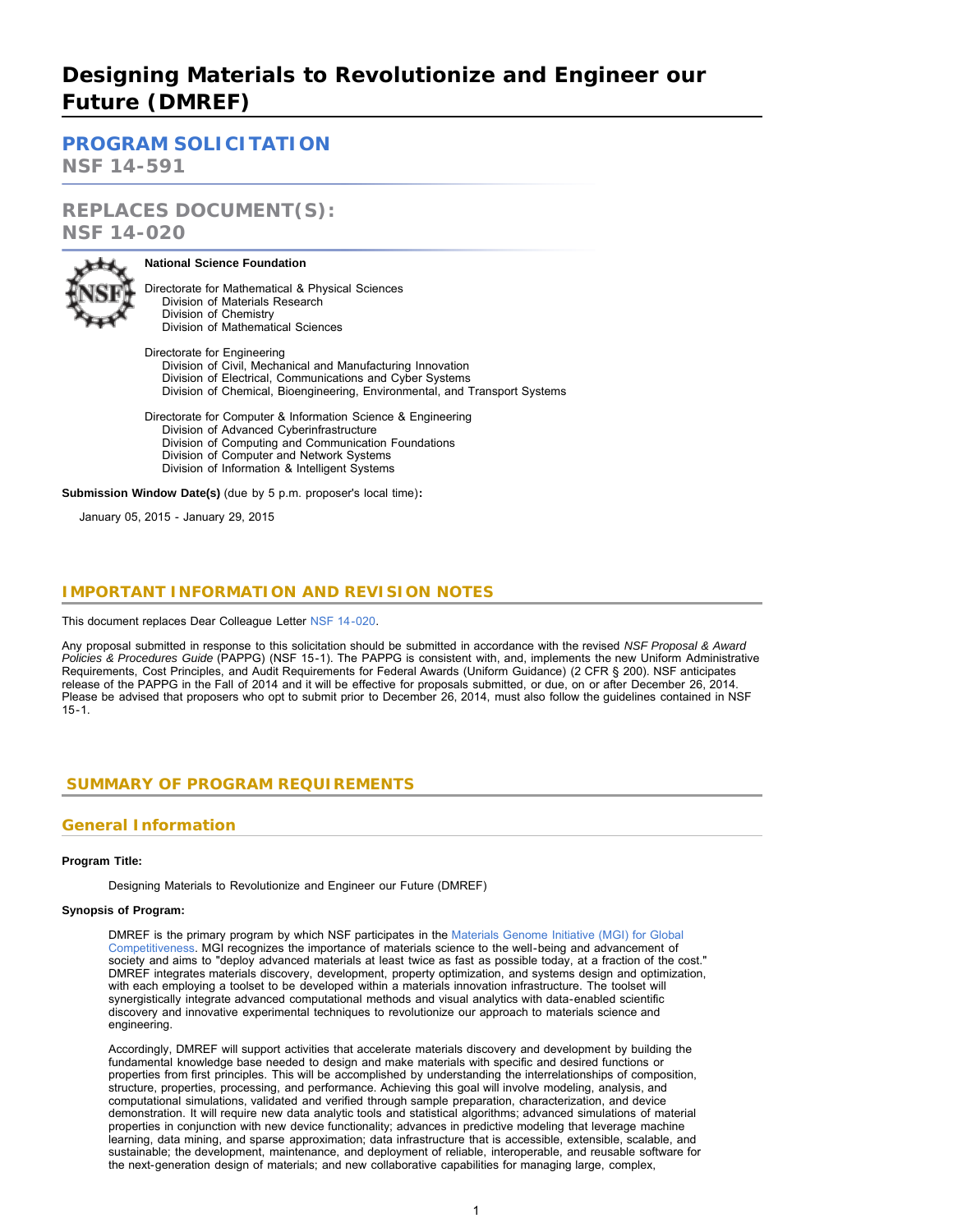heterogeneous, distributed data supporting materials design, synthesis, and longitudinal study.

The multidisciplinary character of this effort dictates the involvement of programs in the NSF Directorates of Mathematical and Physical Sciences, Engineering, and Computer and Information Science and Engineering. Three or four year awards totaling \$500,000 – 1,500,000 for the award period are anticipated. To cover the breadth of this endeavor, it is expected that proposed projects will be directed by a team of at least two Senior Personnel with complementary expertise.

#### **Cognizant Program Officer(s):**

*Please note that the following information is current at the time of publishing. See program website for any updates to the points of contact.*

- Almadena Chtchelkanova, CISE/CCF, 1115N, telephone: (703) 292-8910, email: [achtchel@nsf.gov](mailto:achtchel@nsf.gov)
- Eugene C. Gartland, MPS/DMS, 1025 N, telephone: (703) 292-2279, email: [egartlan@nsf.gov](mailto:egartlan@nsf.gov)
- Daniel Katz, CISE/ACI, 1270N, telephone: (703) 292-2254, email: [dkatz@nsf.gov](mailto:dkatz@nsf.gov)
- Alexis Lewis, ENG/CMMI, 545S, telephone: (703) 292-2624, email: [alewis@nsf.gov](mailto:alewis@nsf.gov)
- Amnon J. Meir, MPS/DMS, 1025 N, telephone: (703) 292-2189, email: [ajmeir@nsf.gov](mailto:ajmeir@nsf.gov)
- William Olbricht, ENG/CBET, 565S, telephone: (703) 292-2563, email: [wolbrich@nsf.gov](mailto:wolbrich@nsf.gov)
- Timothy Patten, MPS/CHE, 1055S, telephone: (703) 292-7196, email: [tpatten@nsf.gov](mailto:tpatten@nsf.gov)
- Dimitris Pavlidis, ENG/ECCS, 525N, telephone: (703) 292-2216, email: [dpavlidi@nsf.gov](mailto:dpavlidi@nsf.gov)
- John Schlueter, MPS/DMR, 1065N, telephone: (703) 292-7766, email: [jschluet@nsf.gov](mailto:jschluet@nsf.gov)
- Sylvia Spengler, CISE/IIS, 1125S, telephone: (703) 292-8930, email: [sspengle@nsf.gov](mailto:sspengle@nsf.gov)
- Ralph Wachter, CISE/CNS, 1175N, telephone: (703) 292-8950, email: [rwachter@nsf.gov](mailto:rwachter@nsf.gov)

### **Applicable Catalog of Federal Domestic Assistance (CFDA) Number(s):**

- 47.041 --- Engineering
- 47.049 --- Mathematical and Physical Sciences
- 47.070 --- Computer and Information Science and Engineering

### **Award Information**

**Anticipated Type of Award:** Standard Grant

#### **Estimated Number of Awards:** 18 to 25

The number of awards will depend on the availability of funds and the quality of the proposals.

### **Anticipated Funding Amount:** \$22,000,000

Anticipated funding amount is pending availability of funds.

These funds will be partitioned among the participating Divisions, each of which will support proposals reviewed in that Division. Proposals on topics situated at the boundaries between two or more Divisions may be co-reviewed by those Divisions. Such proposals, if highly ranked, will be eligible for co-funding by those Divisions.

### **Eligibility Information**

#### **Who May Submit Proposals:**

Proposals may only be submitted by the following:

Universities and Colleges - Universities and two- and four-year colleges (including community colleges) accredited in, and having a campus located in, the US acting on behalf of their faculty members. Such organizations also are referred to as academic institutions.

#### **Who May Serve as PI:**

There are no restrictions or limits.

#### **Limit on Number of Proposals per Organization:**

There are no restrictions or limits.

#### **Limit on Number of Proposals per PI or Co-PI:**

No individual may appear as Senior Personnel (PI, Co-PI, Faculty or Other Senior Associate) on more than one DMREF proposal submitted in response to this solicitation. In the event that an individual exceeds this limit, any DMREF proposal submitted to this solicitation with this individual listed as Senior Personnel after the first DMREF proposal is received at NSF will be returned without review. No exceptions will be made.

Proposals submitted in response to this solicitation may not duplicate or be substantially similar to other proposals funded or concurrently under consideration by NSF or to proposals previously declined by NSF and not substantially revised. Proposals not satisfying this condition will be returned without review.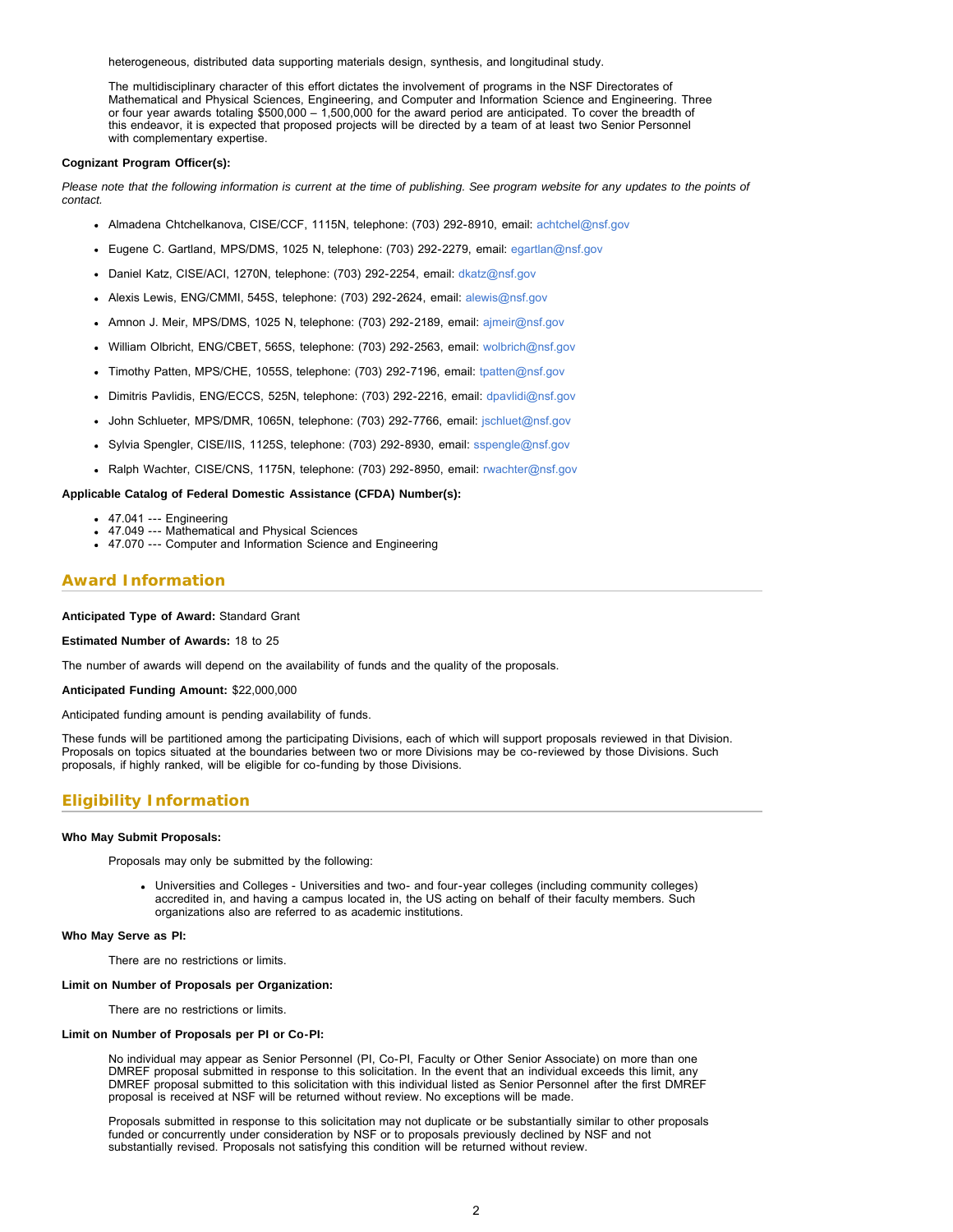### **A. Proposal Preparation Instructions**

- **Letters of Intent:** Not required
- **Preliminary Proposal Submission:** Not required
- **Full Proposals:**
	- Full Proposals submitted via FastLane: NSF Proposal and Award Policies and Procedures Guide, Part I: Grant Proposal Guide (GPG) Guidelines apply. The complete text of the GPG is available electronically on the NSF website at: [http://www.nsf.gov/publications/pub\\_summ.jsp?ods\\_key=gpg.](http://www.nsf.gov/publications/pub_summ.jsp?ods_key=gpg)
	- Full Proposals submitted via Grants.gov: NSF Grants.gov Application Guide: A Guide for the Preparation and Submission of NSF Applications via Grants.gov Guidelines apply (Note: The NSF Grants.gov Application Guide is available on the Grants.gov website and on the NSF website at: [http://www.nsf.gov/publications/pub\\_summ.jsp?](http://www.nsf.gov/publications/pub_summ.jsp?ods_key=grantsgovguide) [ods\\_key=grantsgovguide\)](http://www.nsf.gov/publications/pub_summ.jsp?ods_key=grantsgovguide).

### **B. Budgetary Information**

- **Cost Sharing Requirements:** Inclusion of voluntary committed cost sharing is prohibited.
- **Indirect Cost (F&A) Limitations:** Not Applicable
- **Other Budgetary Limitations:** Not Applicable
- **C. Due Dates**
	- **Submission Window Date(s)** (due by 5 p.m. proposer's local time)**:**

January 05, 2015 - January 29, 2015

# **Proposal Review Information Criteria**

**Merit Review Criteria:** National Science Board approved criteria. Additional merit review considerations apply. Please see the full text of this solicitation for further information.

# **Award Administration Information**

**Award Conditions:** Standard NSF award conditions apply.

<span id="page-2-0"></span>**Reporting Requirements:** Standard NSF reporting requirements apply.

# **TABLE OF CONTENTS**

### **[Summary of Program Requirements](#page-0-0)**

- I. **[Introduction](#page-2-1)**
- II. **[Program Description](#page-3-0)**
- III. **[Award Information](#page-4-0)**
- IV. **[Eligibility Information](#page-4-1)**
- V. **[Proposal Preparation and Submission Instructions](#page-4-2)**
	- A. [Proposal Preparation Instructions](#page-4-2)
	- B. [Budgetary Information](#page-5-0)
	- C. [Due Dates](#page-5-1)
	- D. [FastLane/Grants.gov Requirements](#page-6-0)
- VI. **[NSF Proposal Processing and Review Procedures](#page-6-1)**
	- A. [Merit Review Principles and Criteria](#page-6-2)
	- B. [Review and Selection Process](#page-7-0)
- VII. **[Award Administration Information](#page-8-0)**
	- A. [Notification of the Award](#page-8-1)
	- B. [Award Conditions](#page-8-2)
	- C. [Reporting Requirements](#page-8-3)

VIII. **[Agency Contacts](#page-9-0)**

<span id="page-2-1"></span>IX. **[Other Information](#page-9-1)**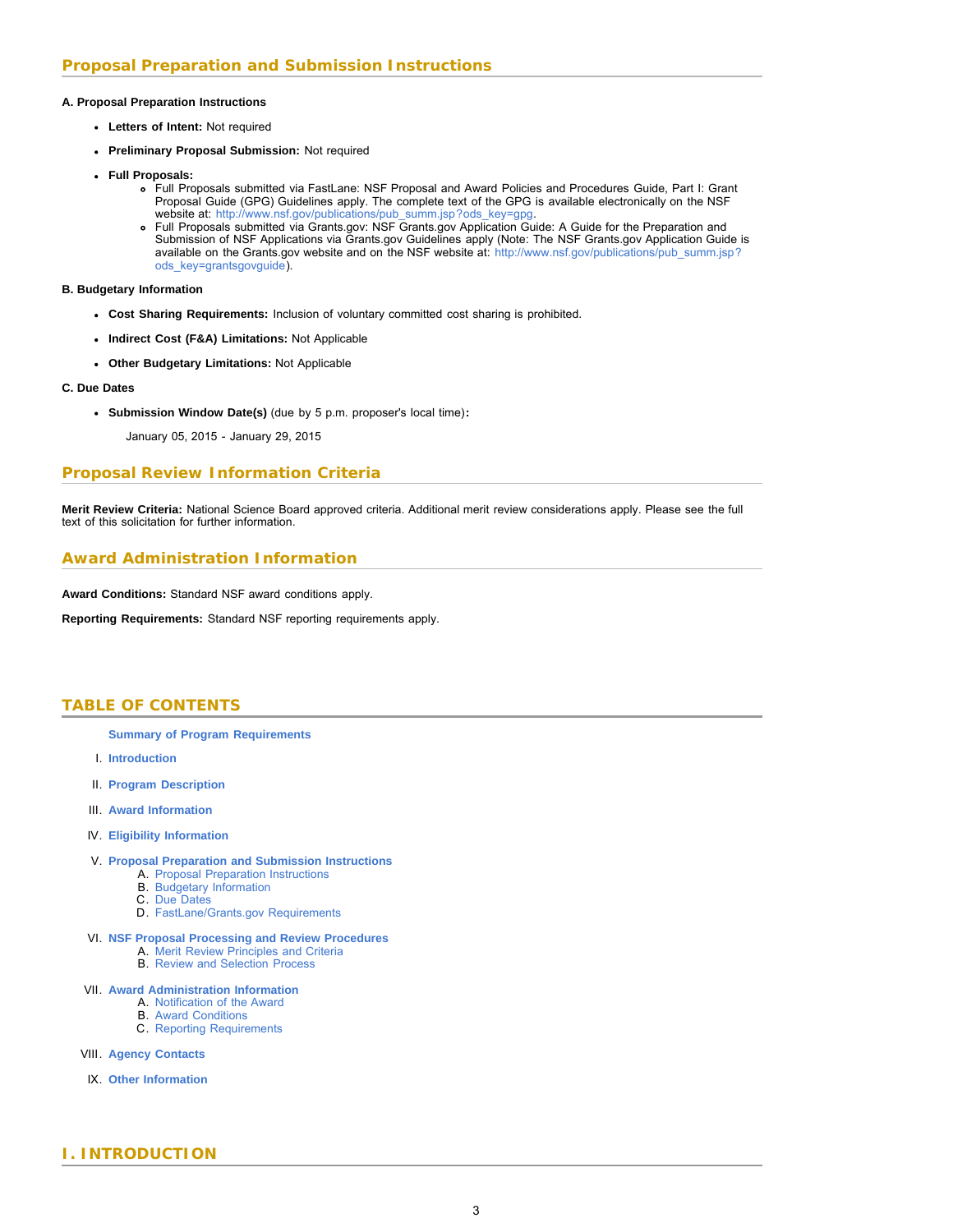DMREF is the primary program by which NSF participates in the [Materials Genome Initiative \(MGI\) for Global Competitiveness](http://www.whitehouse.gov/sites/default/files/microsites/ostp/materials_genome_initiative-final.pdf). MGI recognizes the importance of materials science to the well-being and advancement of society and aims to "deploy advanced materials at least twice as fast as possible today, at a fraction of the cost." DMREF integrates materials discovery, development, property optimization, and systems design and optimization, with each employing a toolset to be developed within a materials innovation infrastructure. The toolset will synergistically integrate advanced computational methods and visual analytics with dataenabled scientific discovery and innovative experimental techniques to revolutionize our approach to materials science and engineering.

# <span id="page-3-0"></span>**II. PROGRAM DESCRIPTION**

DMREF seeks to promote activities that significantly accelerate materials discovery and development by building the fundamental knowledge base needed to progress towards designing and making materials with specific and desired functions or properties from first principles. Also of interest is research that seeks to advance fundamental understanding of materials across length and time scales to elucidate the effects of microstructure, surfaces, and coatings on the properties and performance of materials and devices. The DMREF goal is to control material properties through design. This is to be accomplished by understanding the interrelationships of composition, processing, structure, properties, performance, and process control. The approach envisioned to achieve this goal involves modeling, analysis, and computational simulations, validated and verified through measurement, experimentation, or device demonstration. This requires new data analytic tools and statistical algorithms; advanced simulations of material properties in conjunction with new device functionality; advances in predictive modeling that leverage machine learning, data mining, and sparse approximation; data infrastructure that is accessible, extensible, scalable, and sustainable; the development, maintenance, and deployment of reliable, interoperable, and reusable software for the next-generation design of materials; and new collaborative capabilities for managing large, complex, heterogeneous, distributed data supporting materials design, synthesis, and longitudinal study.

The program will support efforts that span researchers in materials science, chemistry, mathematics, computer science, and engineering, thereby bridging Program and Divisional interests. Proposal review will be coordinated and funded by NSF Programs and Divisions, as appropriate. The complexity and challenge of activities addressed by this initiative require a transformative approach to discovering and developing new materials, predicting and optimizing properties of materials, and informing the design of material systems. Accordingly, the proposed research must be a collaborative and iterative process wherein theory guides computational simulation, computational simulation guides experiments, and experiments further guide theory. Strategies must be included in the proposed research to advance synthesis/growth/processing techniques, characterization/testing methodology, and theory/data/computation/simulation approaches needed to develop predictive computational models.

This collaborative and iterative process will require a team of PIs with the requisite expertise. Accordingly, it is expected that proposed projects will be directed by a team of at least two Senior Personnel with complementary expertise. The proposal must provide a plan for enhanced data management that ensures transparency, data sharing, and open source software, including an explicit statement of which open source license(s), if applicable, will be used. While not required, ties with industry, national laboratories, engineering partners, or other organizations are encouraged. If there are strong collaborations with industry, please see the [Grant Opportunities for Academic Liaison with Industry \(GOALI\)](http://www.nsf.gov/funding/pgm_summ.jsp?pims_id=504699) program solicitation, which can be used in conjunction with this effort. Collaborative Proposals involving two or more academic institutions may also be appropriate ([Grant Proposal Guide](http://www.nsf.gov/pubs/policydocs/pappguide/nsf13001/gpg_index.jsp), Chapter II, Section.D.4). Because this DMREF approach emphasizes an integrated approach to materials research, cross-disciplinary educational activities are encouraged, as are public outreach activities.

NSF will support DMREF through well-coordinated activities involving the Directorates of Mathematical and Physical Sciences (MPS), Engineering (ENG), and Computer and Information Science and Engineering (CISE). Within MPS, the Divisions of Chemistry (CHE), Materials Research (DMR), and Mathematical Sciences (DMS) will participate. The Divisions of Civil, Mechanical, and Manufacturing Innovation (CMMI), Electrical, Communication and Cyber Systems (ECCS), and Chemical, Bioengineering, Environmental and Transport Systems (CBET) in ENG will participate. Within CISE the Divisions of Advanced Cyberinfrastructure (ACI), Computing and Communication Foundations (CCF), Computer and Network Systems (CNS), and Information and Intelligent Systems (IIS) will participate. Awards are expected to total between \$500,000 - \$1,500,000 for a duration of three or four years.

DMREF proposals must be submitted in response to this DMREF program solicitation. At least one participating NSF Division must be selected from the drop-down list in FastLane as the Unit of Consideration. The first Unit of Consideration selected must be the participating NSF Division aligned most closely with the topic of the proposal. Additional Units of Consideration aligned with the proposal may also be selected. Proposals must be submitted during the applicable submission window (5 January through 29 January 2015). The title of the proposal must begin with "**DMREF:**" (or **DMREF: GOALI:**, if applicable) followed by the project title.

Adherence to these requirements will guide NSF Program Officers in establishing an appropriate review for the proposal. This information will be used for guidance in identifying appropriate panels, but will not necessarily reflect the Division that will ultimately process the proposal. Proposals reviewed in a given Division will typically compete for funding allocated by that Division to support the DMREF program, but it is anticipated that proposals on topics situated at the boundaries between two or more Divisions may be co-reviewed by those Divisions. Such proposals, if highly ranked, will be eligible for co-funding by those Divisions.

#### *Special Instructions for Proposals Selecting the Division of Mathematical Sciences (DMS) as the First Unit of Consideration*

In addition to the mathematical and statistical modeling and analysis that occur in the interactions among experiments, models, and simulations, DMREF topics of special interest to DMS include, but are **not** limited to:

- Optimization of design in complicated, high-dimensional state spaces;
- Effective data mining methods to uncover relationships important for predictive modeling and design (e.g. between microstructure and bulk properties, or among composition, processing, and bulk properties);
- First-principles understanding of materials;
- Data-analytic tools and the interplay between data and predictive modeling; and
- Challenges presented not only by multiscale issues, but also by the problem of rapidly making use of differences between theory, new experimental data, and new simulation results to revise the theory, reformulate the simulation models and methods, and develop new experiments

This example is similar to data assimilation and data fusion problems encountered elsewhere, but here the possibilities offered by better data and closely coupled iteration create new opportunities for theoretical and algorithmic advances in mathematics and statistics.

Participants interested in selecting DMS as the first Unit of Consideration are strongly encouraged to confer with the cognizant DMS Program Officer listed above.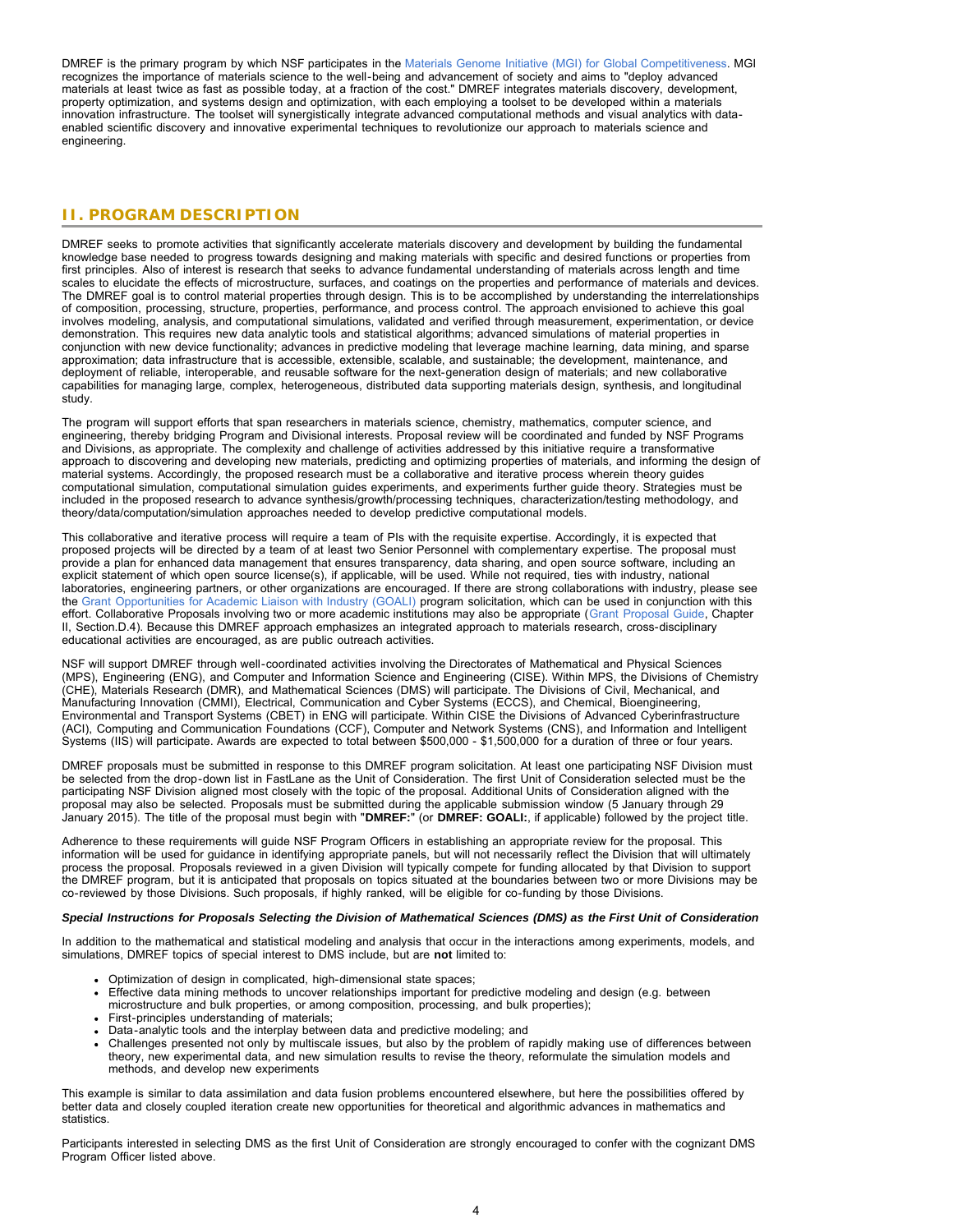### *Special Instructions for Proposals Selecting the Division of Advanced Cyberinfrastructure (ACI) as the First Unit of Consideration*

DMREF proposals of specific interest to the Division of Advanced Cyberinfrastructure must deal with problems in the range of issues described above and will be evaluated based on the extent that they:

- Contribute to development and deployment of comprehensive, integrated, sustainable, and secure cyberinfrastructure at the national or international scale;
- Have an effective cyberinfrastructure impact with clearly defined benefits across multiple research disciplines;
- Promote the transition from basic research to effective practice; and
- Build on existing or upcoming ACI investments, as well as major cyberinfrastructure investments from other parts of NSF.

Participants interested in selecting ACI as the first Unit of Consideration are strongly encouraged to confer with the cognizant ACI Program Officer listed above.

### <span id="page-4-0"></span>**III. AWARD INFORMATION**

Awards totaling \$500,000 to \$1,500,000 for periods of three or four years are anticipated. The budget must be commensurate with the scope of the project and thoroughly justified in the proposal.

Anticipated funding amount is pending availability of funds.

# <span id="page-4-1"></span>**IV. ELIGIBILITY INFORMATION**

#### **Who May Submit Proposals:**

Proposals may only be submitted by the following:

Universities and Colleges - Universities and two- and four-year colleges (including community colleges) accredited in, and having a campus located in, the US acting on behalf of their faculty members. Such organizations also are referred to as academic institutions.

#### **Who May Serve as PI:**

There are no restrictions or limits.

#### **Limit on Number of Proposals per Organization:**

There are no restrictions or limits.

### **Limit on Number of Proposals per PI or Co-PI:**

No individual may appear as Senior Personnel (PI, Co-PI, Faculty or Other Senior Associate) on more than one DMREF proposal submitted in response to this solicitation. In the event that an individual exceeds this limit, any DMREF proposal submitted to this solicitation with this individual listed as Senior Personnel after the first DMREF proposal is received at NSF will be returned without review. No exceptions will be made.

Proposals submitted in response to this solicitation may not duplicate or be substantially similar to other proposals funded or concurrently under consideration by NSF or to proposals previously declined by NSF and not substantially revised. Proposals not satisfying this condition will be returned without review.

### **Additional Eligibility Info:**

All DMREF proposals must involve at least two Senior Personnel (PI, Co-PI, Faculty or Other Senior Associate) to ensure that all aspects of the project (synthesis/growth/processing, characterization/testing, theory/data/computation/simulation) are adequately covered by relevant expertise. These partnerships may occur either in a proposal from a single institution or in a Collaborative Research proposal involving two or more institutions.

# <span id="page-4-2"></span>**V. PROPOSAL PREPARATION AND SUBMISSION INSTRUCTIONS**

# **A. Proposal Preparation Instructions**

**Full Proposal Preparation Instructions:** Proposers may opt to submit proposals in response to this Program Solicitation via Grants.gov or via the NSF FastLane system.

Full proposals submitted via FastLane: Proposals submitted in response to this program solicitation should be prepared and submitted in accordance with the general guidelines contained in the NSF Grant Proposal Guide (GPG). The complete text of the GPG is available electronically on the NSF website at: [http://www.nsf.gov/publications/pub\\_summ.jsp?ods\\_key=gpg.](http://www.nsf.gov/publications/pub_summ.jsp?ods_key=gpg) Paper copies of the GPG may be obtained from the NSF Publications Clearinghouse, telephone (703) 292-7827 or by email from [nsfpubs@nsf.gov.](mailto:nsfpubs@nsf.gov) Proposers are reminded to identify this program solicitation number in the program solicitation block on the NSF Cover Sheet For Proposal to the National Science Foundation. Compliance with this requirement is critical to determining the relevant proposal processing guidelines. Failure to submit this information may delay processing.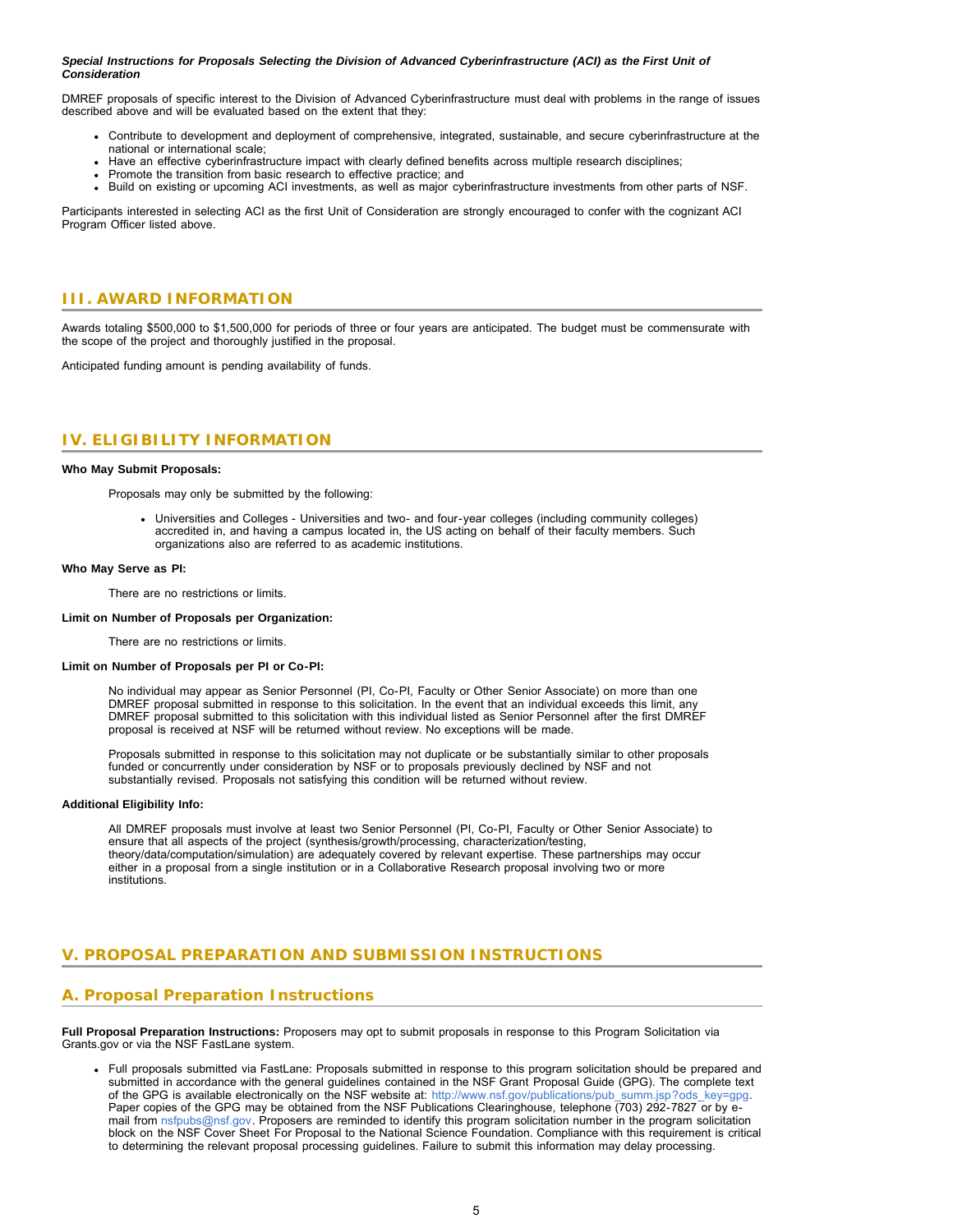<span id="page-5-1"></span>Full proposals submitted via Grants.gov: Proposals submitted in response to this program solicitation via Grants.gov should be prepared and submitted in accordance with the NSF Grants.gov Application Guide: A Guide for the Preparation and Submission of NSF Applications via Grants.gov. The complete text of the NSF Grants.gov Application Guide is available on the Grants.gov website and on the NSF website at: ([http://www.nsf.gov/publications/pub\\_summ.jsp?](http://www.nsf.gov/publications/pub_summ.jsp?ods_key=grantsgovguide) [ods\\_key=grantsgovguide\)](http://www.nsf.gov/publications/pub_summ.jsp?ods_key=grantsgovguide). To obtain copies of the Application Guide and Application Forms Package, click on the Apply tab on the Grants.gov site, then click on the Apply Step 1: Download a Grant Application Package and Application Instructions link and enter the funding opportunity number, (the program solicitation number without the NSF prefix) and press the Download Package button. Paper copies of the Grants.gov Application Guide also may be obtained from the NSF Publications Clearinghouse, telephone (703) 292-7827 or by e-mail from [nsfpubs@nsf.gov.](mailto:nsfpubs@nsf.gov)

In determining which method to utilize in the electronic preparation and submission of the proposal, please note the following:

Collaborative Proposals. All collaborative proposals submitted as separate submissions from multiple organizations must be submitted via the NSF FastLane system. Chapter II, Section D.5 of the Grant Proposal Guide provides additional information on collaborative proposals.

See Chapter II.C.2 of the [GPG](http://www.nsf.gov/publications/pub_summ.jsp?ods_key=gpg) for guidance on the required sections of a full research proposal submitted to NSF. Please note that the proposal preparation instructions provided in this program solicitation may deviate from the GPG instructions.

#### *The standard Grant Proposal Guide or NSF Grants.gov Application Guide instructions for proposal preparation apply, with the following modifications.*

#### **Cover Page:**

- **Program Solicitation Number.** FastLane users: Select the DMREF program solicitation number shown at the beginning of this solicitation from the drop-down menu. Grants.gov users: The program solicitation will be pre-populated by Grants.gov on the NSF Grant Application Cover Page.
- **Unit of Consideration.** At least one participating NSF Division from the drop-down list in FastLane must be selected as the Unit of Consideration. The first Unit of Consideration selected must be the participating NSF Division aligned most closely with the topic of the proposal. Additional Units of Consideration aligned with the topic of the proposal may also be selected. Grants.gov users should refer to Section VI.1.2. of the NSF Grants.gov Application Guide for specific instructions on how to designate the NSF Unit of Consideration. For assistance in determining which Division(s) to choose, refer to the NSF [Guide](http://www.nsf.gov/funding/browse_all_funding.jsp) [to Programs,](http://www.nsf.gov/funding/browse_all_funding.jsp) which provides descriptions of NSF's research-supporting programs.
- **Proposal Title.** The proposal title must begin with "**DMREF:**" followed by an informative project title. Proposals submitted by different institutions as a collaborative group must have the identical title that begins with the designation "**DMREF: Collaborative Research:**".
- **Collaborative Proposals**. All collaborative proposals submitted as separate submissions from multiple organizations must be submitted via the NSF FastLane system. All proposals in a collaborative group must select the same Units of Consideration in the same sequence. Chapter II, Section D.4 of the Grant Proposal Guide provides additional information on Collaborative Proposals.
- Senior Personnel. All DMREF proposals must involve at least two Senior Personnel (PI, Co-PI, Faculty or Other Senior Associate) to ensure that all aspects of the project (synthesis/growth/processing, characterization/testing, theory/data/computation/simulation) are adequately covered by relevant expertise. These partnerships may occur either in a proposal from a single institution or in a Collaborative Research proposal involving two or more institutions.

Compliance with these Cover Page specifications is critical to determining the relevant proposal processing guidelines. Failure to submit this information may delay processing or result in the proposal being returned without review.

**Project Summary:** The final line of the Overview portion of the Project Summary must be a list of no more than five key words preceded by the phrase or heading **Key Words**.

**Project Description:** The Project Description must include a brief description of the management plan for the collaboration preceded by the phrase or heading **Management Plan**.

### **Single Copy Documents:**

- **Required:** A single, alphabetically ordered list of all persons with whom the Senior Personnel have a Conflict of Interest (COI) and the professional affiliation of each such person. For current purposes Senior Personnel have a COI (a) with any former graduate or postdoctoral advisee, (b) with any person with whom they have published or collaborated within the past 48 months, (c) with any person with whom they have co-edited a journal, compendium, or conference proceedings in the past 24 months, (d) with any former graduate advisor, and (e) with any person who was a postdoctoral advisor within the past five years.
- **Optional:** Suggested Reviewers and Reviewers Not to Include.

Single Copy Documents are used by NSF staff, but are not available to reviewers.

#### **Supplementary Documents**:

For proposals involving collaborations with researchers not listed as co-PIs, proposers should include letters confirming the collaborations. The letters must be very brief and contain no statements of support or reference. Details about collaborative work to be done under this project should be included within the 15 pages of the Project Description, not in the letter(s) of collaboration.

# <span id="page-5-0"></span>**B. Budgetary Information**

**Cost Sharing:** Inclusion of voluntary committed cost sharing is prohibited.

### **Budget Preparation Instructions:**

The NSF DMREF Management Team will schedule a meeting of DMREF PIs annually in the Washington, DC, area. Proposal budgets should include funds to support the attendance of at least one PI or co-PI each year.

# **C. Due Dates**

**Submission Window Date(s)** (due by 5 p.m. proposer's local time)**:**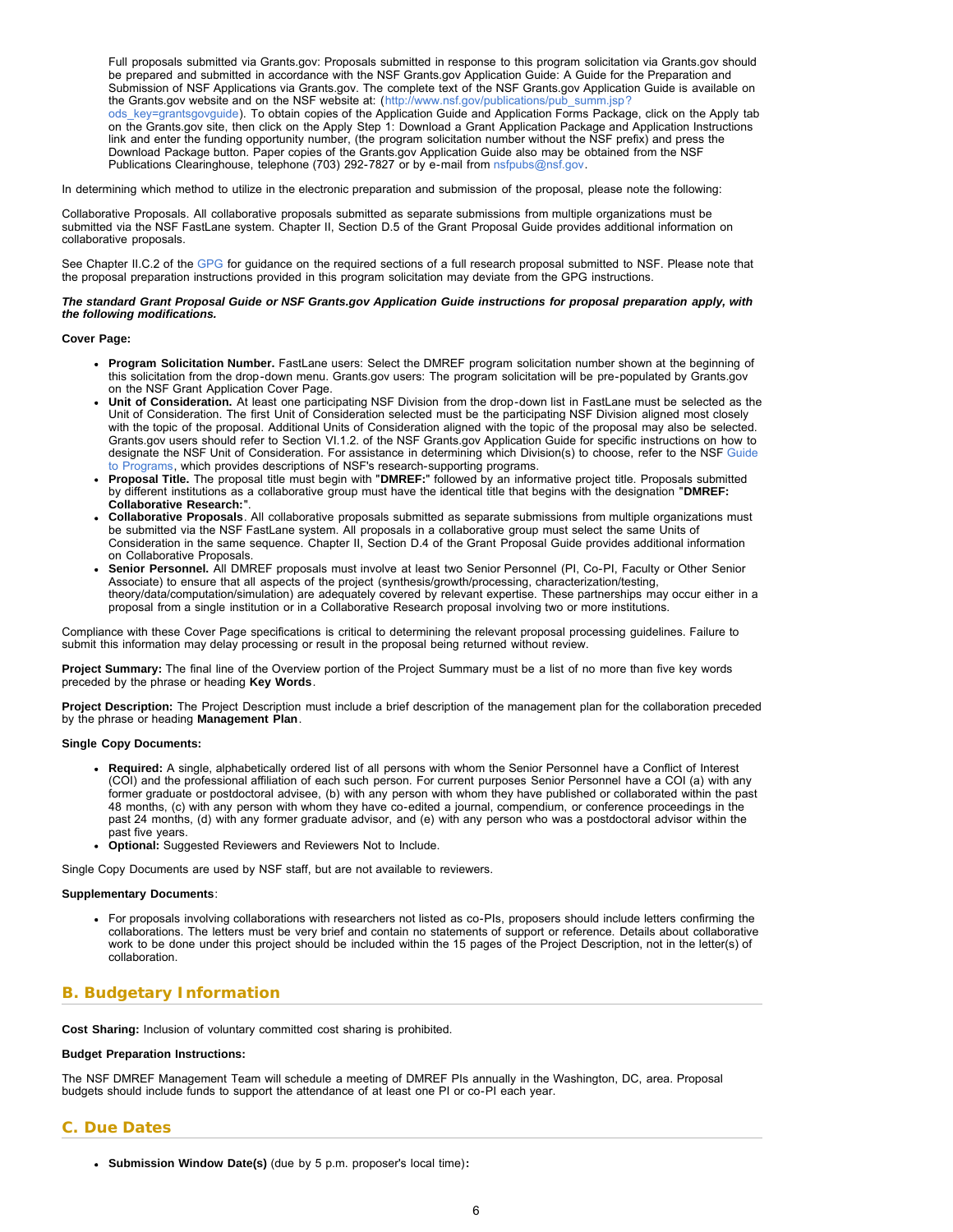Proposals must be submitted by 5:00 p.m., proposer's local time, on January 29, 2015.

# <span id="page-6-0"></span>**D. FastLane/Grants.gov Requirements**

### **For Proposals Submitted Via FastLane:**

To prepare and submit a proposal via FastLane, see detailed technical instructions available at: [https://www.fastlane.nsf.gov/a1/newstan.htm.](https://www.fastlane.nsf.gov/a1/newstan.htm) For FastLane user support, call the FastLane Help Desk at 1-800- 673-6188 or e-mail [fastlane@nsf.gov.](mailto:fastlane@nsf.gov) The FastLane Help Desk answers general technical questions related to the use of the FastLane system. Specific questions related to this program solicitation should be referred to the NSF program staff contact(s) listed in Section VIII of this funding opportunity.

#### **For Proposals Submitted Via Grants.gov:**

Before using Grants.gov for the first time, each organization must register to create an institutional profile. Once registered, the applicant's organization can then apply for any federal grant on the Grants.gov website. Comprehensive information about using Grants.gov is available on the Grants.gov Applicant Resources webpage:

[http://www.grants.gov/web/grants/applicants.html.](http://www.grants.gov/web/grants/applicants.html) In addition, the NSF Grants.gov Application Guide (see link in Section V.A) provides instructions regarding the technical preparation of proposals via Grants.gov. For Grants.gov user support, contact the Grants.gov Contact Center at 1-800-518-4726 or by email: [support@grants.gov](mailto:support@grants.gov). The Grants.gov Contact Center answers general technical questions related to the use of Grants.gov. Specific questions related to this program solicitation should be referred to the NSF program staff contact(s) listed in Section VIII of this solicitation.

*Submitting the Proposal:* Once all documents have been completed, the Authorized Organizational Representative (AOR) must submit the application to Grants.gov and verify the desired funding opportunity and agency to which the application is submitted. The AOR must then sign and submit the application to Grants.gov. The completed application will be transferred to the NSF FastLane system for further processing.

Proposers that submitted via FastLane are strongly encouraged to use FastLane to verify the status of their submission to NSF. For proposers that submitted via Grants.gov, until an application has been received and validated by NSF, the Authorized Organizational Representative may check the status of an application on Grants.gov. After proposers have received an e-mail notification from NSF, Research.gov should be used to check the status of an application.

# <span id="page-6-1"></span>**VI. NSF PROPOSAL PROCESSING AND REVIEW PROCEDURES**

Proposals received by NSF are assigned to the appropriate NSF program for acknowledgement and, if they meet NSF requirements, for review. All proposals are carefully reviewed by a scientist, engineer, or educator serving as an NSF Program Officer, and usually by three to ten other persons outside NSF either as *ad hoc* reviewers, panelists, or both, who are experts in the particular fields represented by the proposal. These reviewers are selected by Program Officers charged with oversight of the review process. Proposers are invited to suggest names of persons they believe are especially well qualified to review the proposal and/or persons they would prefer not review the proposal. These suggestions may serve as one source in the reviewer selection process at the Program Officer's discretion. Submission of such names, however, is optional. Care is taken to ensure that reviewers have no conflicts of interest with the proposal. In addition, Program Officers may obtain comments from site visits before recommending final action on proposals. Senior NSF staff further review recommendations for awards. A flowchart that depicts the entire NSF proposal and award process (and associated timeline) is included in the GPG as [Exhibit III-1](http://www.nsf.gov/pubs/policydocs/pappguide/nsf14001/gpg_3ex1.pdf).

A comprehensive description of the Foundation's merit review process is available on the NSF website at: [http://nsf.gov/bfa/dias/policy/merit\\_review/.](http://nsf.gov/bfa/dias/policy/merit_review/)

Proposers should also be aware of core strategies that are essential to the fulfillment of NSF's mission, as articulated in *[Investing in](http://www.nsf.gov/pubs/2014/nsf14043/nsf14043.pdf) [Science, Engineering, and Education for the Nation's Future: NSF Strategic Plan for 2014-2018](http://www.nsf.gov/pubs/2014/nsf14043/nsf14043.pdf)*. These strategies are integrated in the program planning and implementation process, of which proposal review is one part. NSF's mission is particularly wellimplemented through the integration of research and education and broadening participation in NSF programs, projects, and activities.

One of the strategic objectives in support of NSF's mission is to foster integration of research and education through the programs, projects, and activities it supports at academic and research institutions. These institutions must recruit, train, and prepare a diverse STEM workforce to advance the frontiers of science and participate in the U.S. technology-based economy. NSF's contribution to the national innovation ecosystem is to provide cutting-edge research under the guidance of the Nation's most creative scientists and engineers. NSF also supports development of a strong science, technology, engineering, and mathematics (STEM) workforce by investing in building the knowledge that informs improvements in STEM teaching and learning.

NSF's mission calls for the broadening of opportunities and expanding participation of groups, institutions, and geographic regions that are underrepresented in STEM disciplines, which is essential to the health and vitality of science and engineering. NSF is committed to this principle of diversity and deems it central to the programs, projects, and activities it considers and supports.

# <span id="page-6-2"></span>**A. Merit Review Principles and Criteria**

The National Science Foundation strives to invest in a robust and diverse portfolio of projects that creates new knowledge and enables breakthroughs in understanding across all areas of science and engineering research and education. To identify which projects to support, NSF relies on a merit review process that incorporates consideration of both the technical aspects of a proposed project and its potential to contribute more broadly to advancing NSF's mission "to promote the progress of science; to advance the national health, prosperity, and welfare; to secure the national defense; and for other purposes." NSF makes every effort to conduct a fair, competitive, transparent merit review process for the selection of projects.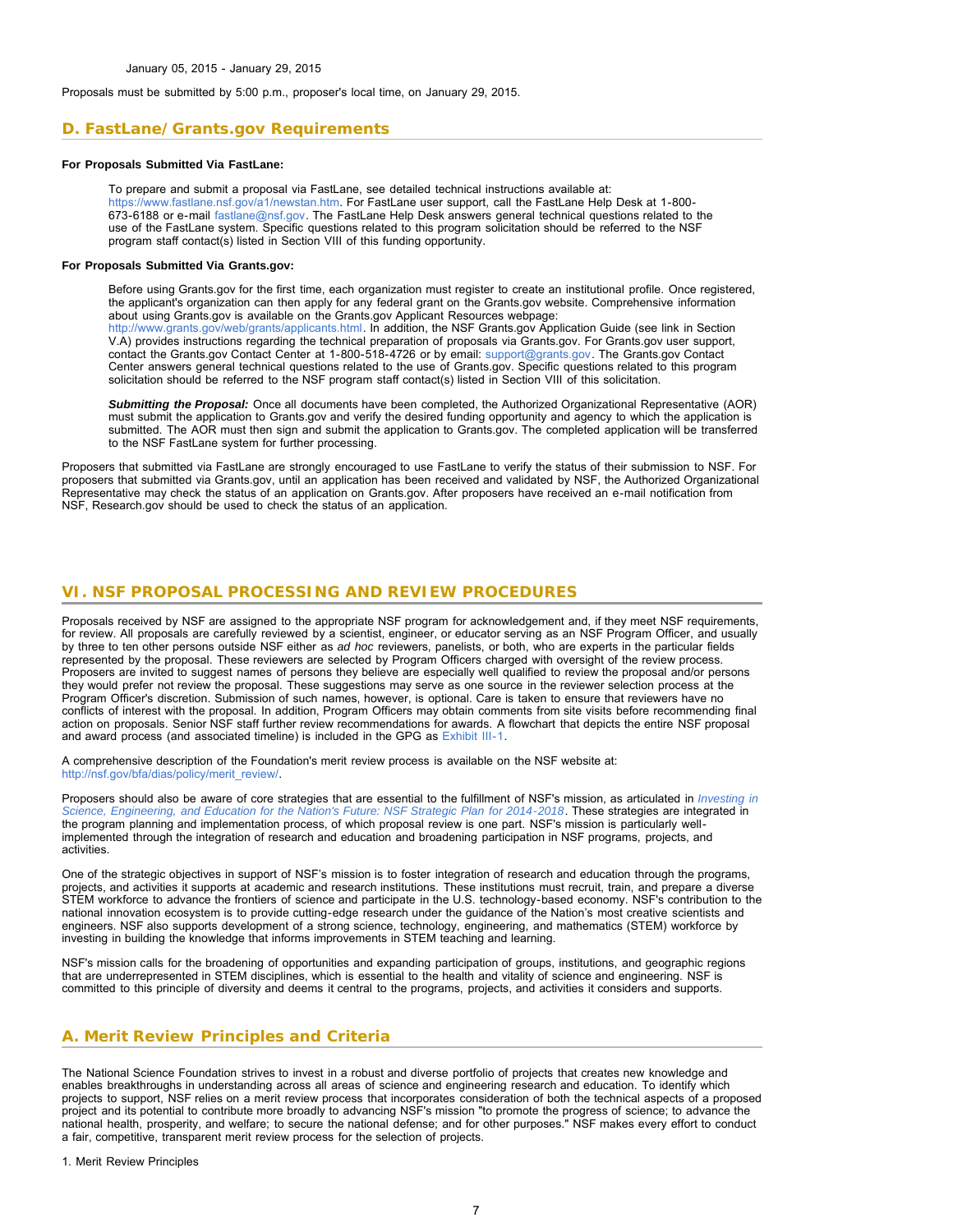These principles are to be given due diligence by PIs and organizations when preparing proposals and managing projects, by reviewers when reading and evaluating proposals, and by NSF program staff when determining whether or not to recommend proposals for funding and while overseeing awards. Given that NSF is the primary federal agency charged with nurturing and supporting excellence in basic research and education, the following three principles apply:

- All NSF projects should be of the highest quality and have the potential to advance, if not transform, the frontiers of knowledge.
- NSF projects, in the aggregate, should contribute more broadly to achieving societal goals. These "Broader Impacts" may be accomplished through the research itself, through activities that are directly related to specific research projects, or through activities that are supported by, but are complementary to, the project. The project activities may be based on previously established and/or innovative methods and approaches, but in either case must be well justified.
- Meaningful assessment and evaluation of NSF funded projects should be based on appropriate metrics, keeping in mind the likely correlation between the effect of broader impacts and the resources provided to implement projects. If the size of the activity is limited, evaluation of that activity in isolation is not likely to be meaningful. Thus, assessing the effectiveness of these activities may best be done at a higher, more aggregated, level than the individual project.

With respect to the third principle, even if assessment of Broader Impacts outcomes for particular projects is done at an aggregated level, PIs are expected to be accountable for carrying out the activities described in the funded project. Thus, individual projects should include clearly stated goals, specific descriptions of the activities that the PI intends to do, and a plan in place to document the outputs of those activities.

These three merit review principles provide the basis for the merit review criteria, as well as a context within which the users of the criteria can better understand their intent.

### 2. Merit Review Criteria

All NSF proposals are evaluated through use of the two National Science Board approved merit review criteria. In some instances, however, NSF will employ additional criteria as required to highlight the specific objectives of certain programs and activities.

The two merit review criteria are listed below. **Both** criteria are to be given **full consideration** during the review and decisionmaking processes; each criterion is necessary but neither, by itself, is sufficient. Therefore, proposers must fully address both criteria. ([GPG Chapter II.C.2.d.i.](http://www.nsf.gov/pubs/policydocs/pappguide/nsf13001/gpg_2.jsp#IIC2di) contains additional information for use by proposers in development of the Project Description section of the proposal.) Reviewers are strongly encouraged to review the criteria, including [GPG Chapter II.C.2.d.i.,](http://www.nsf.gov/pubs/policydocs/pappguide/nsf13001/gpg_2.jsp#IIC2di) prior to the review of a proposal.

When evaluating NSF proposals, reviewers will be asked to consider what the proposers want to do, why they want to do it, how they plan to do it, how they will know if they succeed, and what benefits could accrue if the project is successful. These issues apply both to the technical aspects of the proposal and the way in which the project may make broader contributions. To that end, reviewers will be asked to evaluate all proposals against two criteria:

- **Intellectual Merit:** The Intellectual Merit criterion encompasses the potential to advance knowledge; and
- **Broader Impacts:** The Broader Impacts criterion encompasses the potential to benefit society and contribute to the achievement of specific, desired societal outcomes.

The following elements should be considered in the review for both criteria:

- 1. What is the potential for the proposed activity to
	- a. Advance knowledge and understanding within its own field or across different fields (Intellectual Merit); and b. Benefit society or advance desired societal outcomes (Broader Impacts)?
- 2. To what extent do the proposed activities suggest and explore creative, original, or potentially transformative concepts? 3. Is the plan for carrying out the proposed activities well-reasoned, well-organized, and based on a sound rationale? Does
- the plan incorporate a mechanism to assess success?
- 4. How well qualified is the individual, team, or organization to conduct the proposed activities?
- 5. Are there adequate resources available to the PI (either at the home organization or through collaborations) to carry out the proposed activities?

Broader impacts may be accomplished through the research itself, through the activities that are directly related to specific research projects, or through activities that are supported by, but are complementary to, the project. NSF values the advancement of scientific knowledge and activities that contribute to achievement of societally relevant outcomes. Such outcomes include, but are not limited to: full participation of women, persons with disabilities, and underrepresented minorities in science, technology, engineering, and mathematics (STEM); improved STEM education and educator development at any level; increased public scientific literacy and public engagement with science and technology; improved well-being of individuals in society; development of a diverse, globally competitive STEM workforce; increased partnerships between academia, industry, and others; improved national security; increased economic competitiveness of the United States; and enhanced infrastructure for research and education.

Proposers are reminded that reviewers will also be asked to review the Data Management Plan and the Postdoctoral Researcher Mentoring Plan, as appropriate.

### **Additional Solicitation Specific Review Criteria**

In addition, the following criteria will be used:

- Does the proposed research use collaborative processes with iterative feedback between tasks? Materials synthesis/growth/processing, materials characterization/testing, and theory/data/computation/simulation components of the research must all interact to improve each other and enhance project outcomes.
- Is the proposed work likely to lead to significant advances in all components of the project, including materials synthesis/growth/processing, materials characterization/testing, and theory/computation/simulations?
- Does the proposed work help accelerate materials discovery and development by building the fundamental knowledge base needed to progress toward designing and making materials with specific, desired functions or properties?
- Does the proposed work provide access to its outputs, including publications, software, and data, with clear identification of what license(s) will be used?

# <span id="page-7-0"></span>**B. Review and Selection Process**

Proposals submitted in response to this program solicitation will be reviewed by Ad hoc Review and/or Panel Review.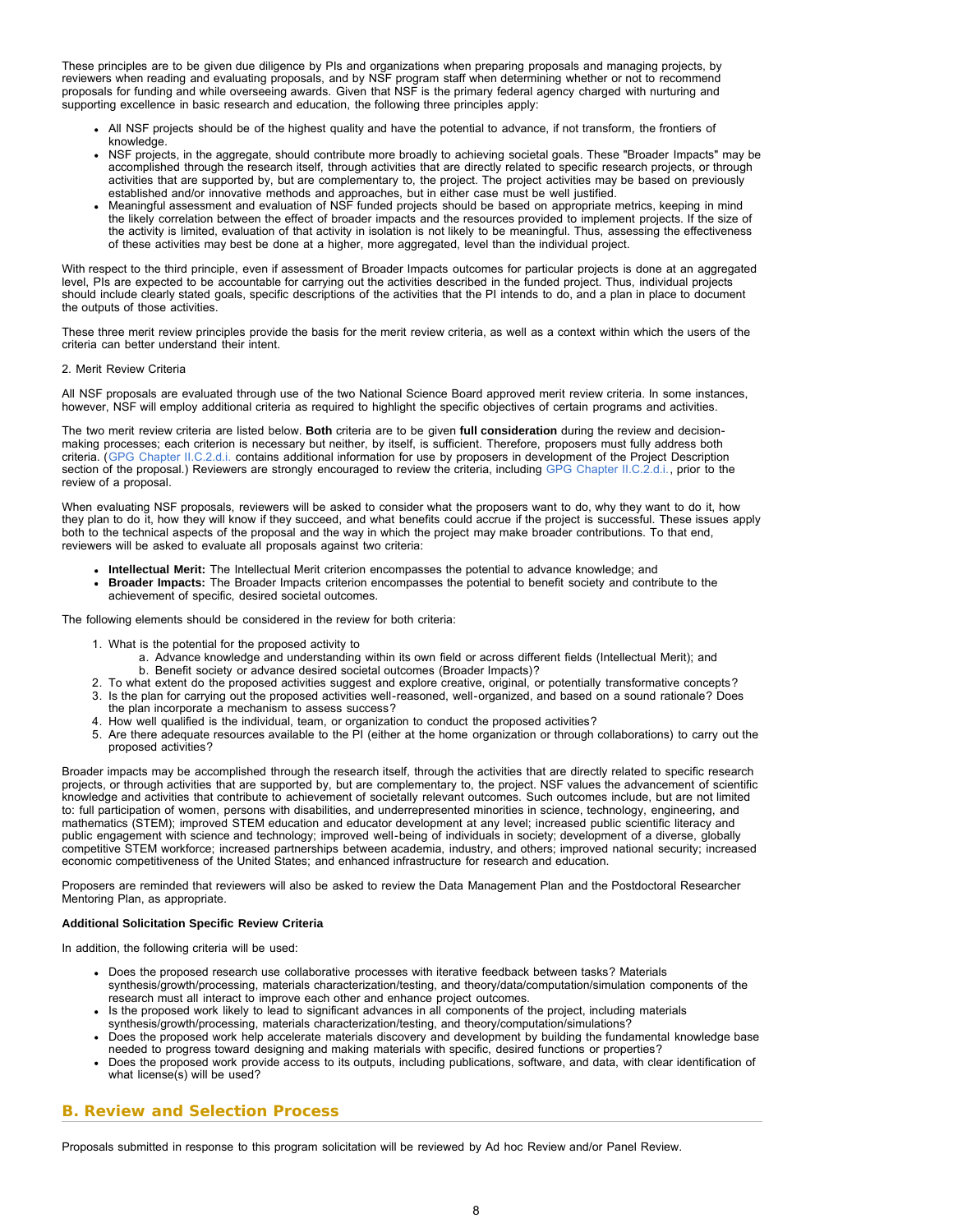Reviewers will be asked to evaluate proposals using two National Science Board approved merit review criteria and, if applicable, additional program specific criteria. A summary rating and accompanying narrative will be completed and submitted by each reviewer. The Program Officer assigned to manage the proposal's review will consider the advice of reviewers and will formulate a recommendation.

After scientific, technical and programmatic review and consideration of appropriate factors, the NSF Program Officer recommends to the cognizant Division Director whether the proposal should be declined or recommended for award. NSF strives to be able to tell applicants whether their proposals have been declined or recommended for funding within six months. Large or particularly complex proposals or proposals from new awardees may require additional review and processing time. The time interval begins on the deadline or target date, or receipt date, whichever is later. The interval ends when the Division Director acts upon the Program Officer's recommendation.

After programmatic approval has been obtained, the proposals recommended for funding will be forwarded to the Division of Grants and Agreements for review of business, financial, and policy implications. After an administrative review has occurred, Grants and Agreements Officers perform the processing and issuance of a grant or other agreement. Proposers are cautioned that only a Grants and Agreements Officer may make commitments, obligations or awards on behalf of NSF or authorize the expenditure of funds. No commitment on the part of NSF should be inferred from technical or budgetary discussions with a NSF Program Officer. A Principal Investigator or organization that makes financial or personnel commitments in the absence of a grant or cooperative agreement signed by the NSF Grants and Agreements Officer does so at their own risk.

Once an award or declination decision has been made, Principal Investigators are provided feedback about their proposals. In all cases, reviews are treated as confidential documents. Verbatim copies of reviews, excluding the names of the reviewers or any reviewer-identifying information, are sent to the Principal Investigator/Project Director by the Program Officer. In addition, the proposer will receive an explanation of the decision to award or decline funding.

# <span id="page-8-0"></span>**VII. AWARD ADMINISTRATION INFORMATION**

### <span id="page-8-1"></span>**A. Notification of the Award**

Notification of the award is made to *the submitting organization* by a Grants Officer in the Division of Grants and Agreements. Organizations whose proposals are declined will be advised as promptly as possible by the cognizant NSF Program administering the program. Verbatim copies of reviews, not including the identity of the reviewer, will be provided automatically to the Principal Investigator. (See Section VI.B. for additional information on the review process).

# <span id="page-8-2"></span>**B. Award Conditions**

An NSF award consists of: (1) the award notice, which includes any special provisions applicable to the award and any numbered amendments thereto; (2) the budget, which indicates the amounts, by categories of expense, on which NSF has based its support (or otherwise communicates any specific approvals or disapprovals of proposed expenditures); (3) the proposal referenced in the award notice; (4) the applicable award conditions, such as Grant General Conditions (GC-1)\*; or Research Terms and Conditions\* and (5) any announcement or other NSF issuance that may be incorporated by reference in the award notice. Cooperative agreements also are administered in accordance with NSF Cooperative Agreement Financial and Administrative Terms and Conditions (CA-FATC) and the applicable Programmatic Terms and Conditions. NSF awards are electronically signed by an NSF Grants and Agreements Officer and transmitted electronically to the organization via e-mail.

\*These documents may be accessed electronically on NSF's Website at [http://www.nsf.gov/awards/managing/award\\_conditions.jsp?](http://www.nsf.gov/awards/managing/award_conditions.jsp?org=NSF) [org=NSF.](http://www.nsf.gov/awards/managing/award_conditions.jsp?org=NSF) Paper copies may be obtained from the NSF Publications Clearinghouse, telephone (703) 292-7827 or by e-mail from [nsfpubs@nsf.gov.](mailto:nsfpubs@nsf.gov)

More comprehensive information on NSF Award Conditions and other important information on the administration of NSF awards is contained in the NSF *Award & Administration Guide* (AAG) Chapter II, available electronically on the NSF Website at [http://www.nsf.gov/publications/pub\\_summ.jsp?ods\\_key=aag.](http://www.nsf.gov/publications/pub_summ.jsp?ods_key=aag)

# <span id="page-8-3"></span>**C. Reporting Requirements**

For all multi-year grants (including both standard and continuing grants), the Principal Investigator must submit an annual project report to the cognizant Program Officer at least 90 days prior to the end of the current budget period. (Some programs or awards require submission of more frequent project reports). Within 90 days following expiration of a grant, the PI also is required to submit a final project report, and a project outcomes report for the general public.

Failure to provide the required annual or final project reports, or the project outcomes report, will delay NSF review and processing of any future funding increments as well as any pending proposals for all identified PIs and co-PIs on a given award. PIs should examine the formats of the required reports in advance to assure availability of required data.

PIs are required to use NSF's electronic project-reporting system, available through Research.gov, for preparation and submission of annual and final project reports. Such reports provide information on accomplishments, project participants (individual and organizational), publications, and other specific products and impacts of the project. Submission of the report via Research.gov constitutes certification by the PI that the contents of the report are accurate and complete. The project outcomes report also must be prepared and submitted using Research.gov. This report serves as a brief summary, prepared specifically for the public, of the nature and outcomes of the project. This report will be posted on the NSF website exactly as it is submitted by the PI.

More comprehensive information on NSF Reporting Requirements and other important information on the administration of NSF awards is contained in the NSF *Award & Administration Guide* (AAG) Chapter II, available electronically on the NSF Website at [http://www.nsf.gov/publications/pub\\_summ.jsp?ods\\_key=aag.](http://www.nsf.gov/publications/pub_summ.jsp?ods_key=aag)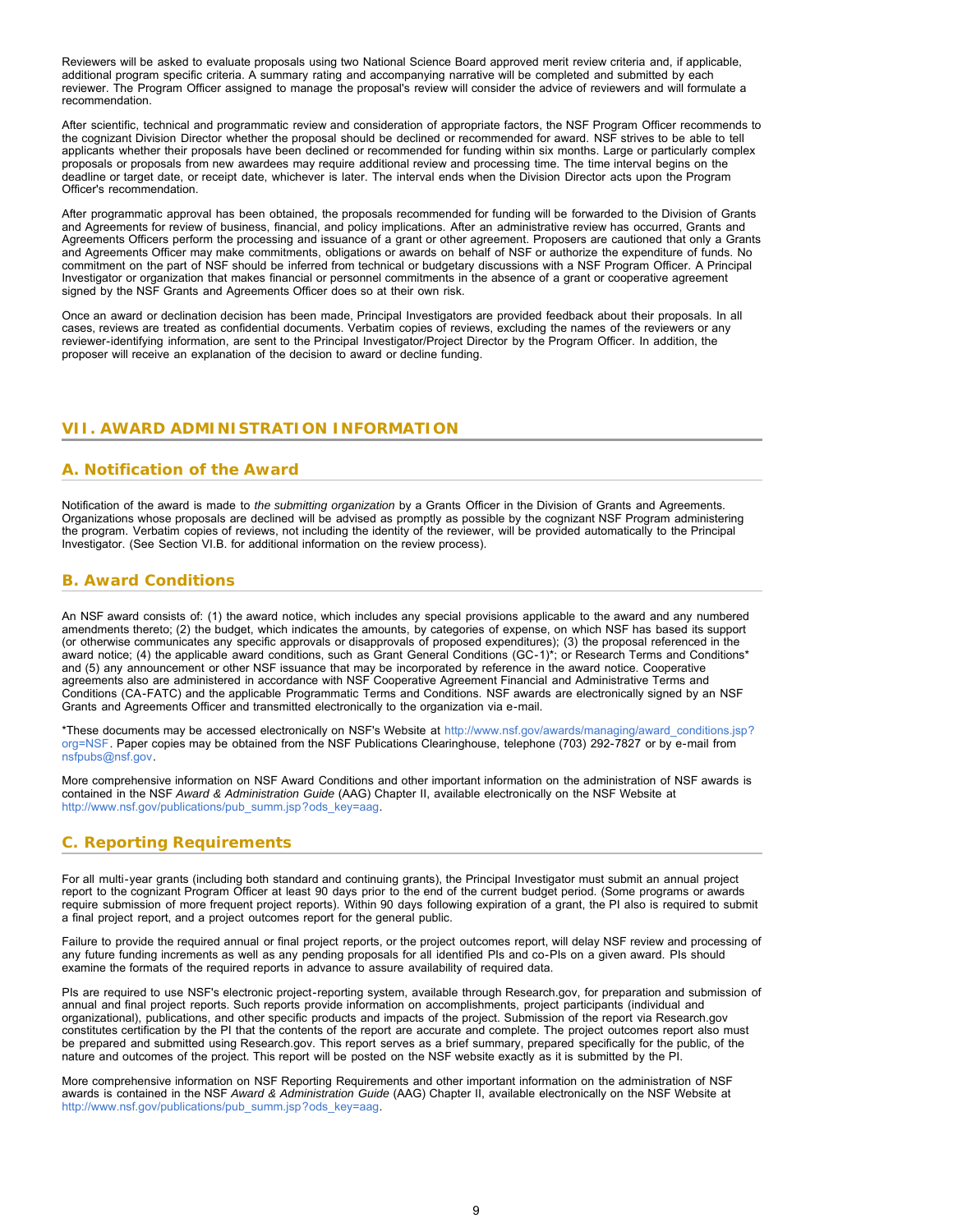<span id="page-9-0"></span>*Please note that the program contact information is current at the time of publishing. See program website for any updates to the points of contact.*

General inquiries regarding this program should be made to:

- Almadena Chtchelkanova, CISE/CCF, 1115N, telephone: (703) 292-8910, email: [achtchel@nsf.gov](mailto:achtchel@nsf.gov)
- Eugene C. Gartland, MPS/DMS, 1025 N, telephone: (703) 292-2279, email: [egartlan@nsf.gov](mailto:egartlan@nsf.gov)
- Daniel Katz, CISE/ACI, 1270N, telephone: (703) 292-2254, email: [dkatz@nsf.gov](mailto:dkatz@nsf.gov)
- Alexis Lewis, ENG/CMMI, 545S, telephone: (703) 292-2624, email: [alewis@nsf.gov](mailto:alewis@nsf.gov)
- Amnon J. Meir, MPS/DMS, 1025 N, telephone: (703) 292-2189, email: [ajmeir@nsf.gov](mailto:ajmeir@nsf.gov)
- William Olbricht, ENG/CBET, 565S, telephone: (703) 292-2563, email: [wolbrich@nsf.gov](mailto:wolbrich@nsf.gov)
- Timothy Patten, MPS/CHE, 1055S, telephone: (703) 292-7196, email: [tpatten@nsf.gov](mailto:tpatten@nsf.gov)
- Dimitris Pavlidis, ENG/ECCS, 525N, telephone: (703) 292-2216, email: [dpavlidi@nsf.gov](mailto:dpavlidi@nsf.gov)
- John Schlueter, MPS/DMR, 1065N, telephone: (703) 292-7766, email: [jschluet@nsf.gov](mailto:jschluet@nsf.gov)
- Sylvia Spengler, CISE/IIS, 1125S, telephone: (703) 292-8930, email: [sspengle@nsf.gov](mailto:sspengle@nsf.gov)
- Ralph Wachter, CISE/CNS, 1175N, telephone: (703) 292-8950, email: [rwachter@nsf.gov](mailto:rwachter@nsf.gov)

For questions related to the use of FastLane, contact:

FastLane Help Desk, telephone: 1-800-673-6188; e-mail: [fastlane@nsf.gov.](mailto:fastlane@nsf.gov)

For questions relating to Grants.gov contact:

Grants.gov Contact Center: If the Authorized Organizational Representatives (AOR) has not received a confirmation message from Grants.gov within 48 hours of submission of application, please contact via telephone: 1-800-518-4726; email: [support@grants.gov.](mailto:support@grants.gov)

### <span id="page-9-1"></span>**IX. OTHER INFORMATION**

The NSF website provides the most comprehensive source of information on NSF Directorates (including contact information), programs and funding opportunities. Use of this website by potential proposers is strongly encouraged. In addition, "NSF Update" is an information-delivery system designed to keep potential proposers and other interested parties apprised of new NSF funding opportunities and publications, important changes in proposal and award policies and procedures, and upcoming NSF [Grants](http://www.nsf.gov/bfa/dias/policy/outreach.jsp) [Conferences.](http://www.nsf.gov/bfa/dias/policy/outreach.jsp) Subscribers are informed through e-mail or the user's Web browser each time new publications are issued that match their identified interests. "NSF Update" also is available on NSF's website at

[https://public.govdelivery.com/accounts/USNSF/subscriber/new?topic\\_id=USNSF\\_179.](http://www.nsf.gov/cgi-bin/good-bye?https://public.govdelivery.com/accounts/USNSF/subscriber/new?topic_id=USNSF_179)

Grants.gov provides an additional electronic capability to search for Federal government-wide grant opportunities. NSF funding opportunities may be accessed via this mechanism. Further information on Grants.gov may be obtained at [http://www.grants.gov.](http://www.grants.gov/)

### **ABOUT THE NATIONAL SCIENCE FOUNDATION**

The National Science Foundation (NSF) is an independent Federal agency created by the National Science Foundation Act of 1950, as amended (42 USC 1861-75). The Act states the purpose of the NSF is "to promote the progress of science; [and] to advance the national health, prosperity, and welfare by supporting research and education in all fields of science and engineering."

NSF funds research and education in most fields of science and engineering. It does this through grants and cooperative agreements to more than 2,000 colleges, universities, K-12 school systems, businesses, informal science organizations and other research organizations throughout the US. The Foundation accounts for about one-fourth of Federal support to academic institutions for basic research.

NSF receives approximately 55,000 proposals each year for research, education and training projects, of which approximately 11,000 are funded. In addition, the Foundation receives several thousand applications for graduate and postdoctoral fellowships. The agency operates no laboratories itself but does support National Research Centers, user facilities, certain oceanographic vessels and Arctic and Antarctic research stations. The Foundation also supports cooperative research between universities and industry, US participation in international scientific and engineering efforts, and educational activities at every academic level.

*Facilitation Awards for Scientists and Engineers with Disabilities* provide funding for special assistance or equipment to enable persons with disabilities to work on NSF-supported projects. See Grant Proposal Guide Chapter II, Section D.2 for instructions regarding preparation of these types of proposals.

The National Science Foundation has Telephonic Device for the Deaf (TDD) and Federal Information Relay Service (FIRS) capabilities that enable individuals with hearing impairments to communicate with the Foundation about NSF programs, employment or general information. TDD may be accessed at (703) 292-5090 and (800) 281-8749, FIRS at (800) 877-8339.

The National Science Foundation Information Center may be reached at (703) 292-5111.

The National Science Foundation promotes and advances scientific progress in the United States by competitively awarding